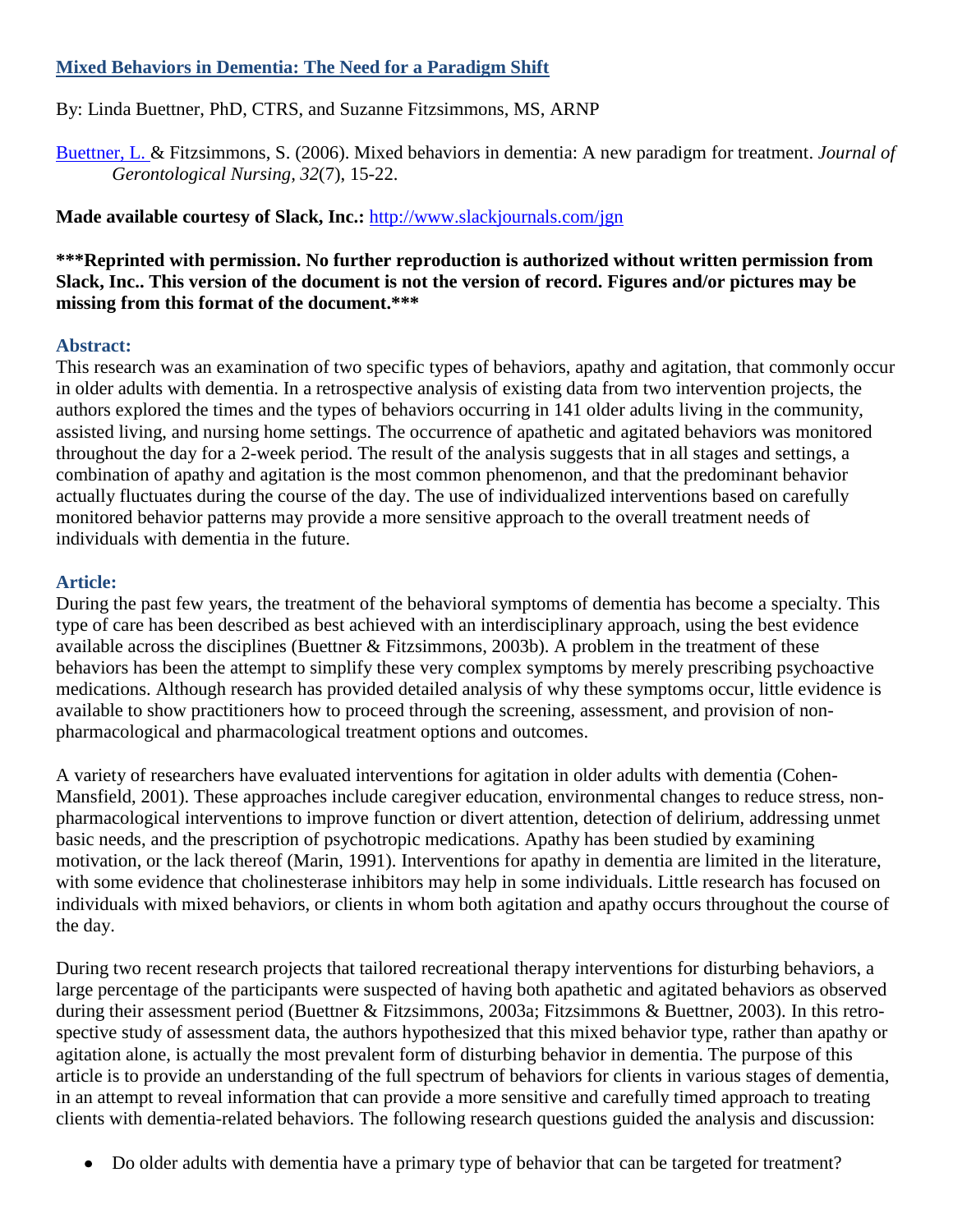- Do older adults with dementia at different cognitive stages demonstrate different behavior types?  $\bullet$
- Do older adults with dementia living in community, assisted living, or nursing home settings demonstrate differing behavior patterns?

# TYPES OF BEHAVIORS

An accurate description of a client's behavior is an important first step in the treatment process (Buettner & Fitzsimmons, 2003b). The types of behavioral symptoms that have been identified as disturbing include negative symptoms (i.e., no activity) such as apathy or "just sitting there," and positive symptoms (i.e., activity) such as agitation. Apathy is defined as a lack of motivation that is not attributable to diminished level of consciousness, cognitive impairment, or emotional distress (Marin, 1990). Apathy has several components and includes the lack of initiation and perseverance, lack of emotional expression, and lack of goals. The apathy spectrum also includes decreased interest, motivation, spontaneity, affection, enthusiasm, and emotion (Levy et al., 1998; Marin, 1991).

Agitation may be categorized as physically non-aggressive behavior such as motor-restlessness, repetitive movements, wandering, rummaging, hoarding, hiding things, intrusiveness, spitting, pacing, picking, and rubbing (Buettner & Fitzsimmons, 2003b). Physically aggressive agitation includes spitting, hitting, biting, kicking, pushing, destroying things, and self-injurious behaviors. Verbally non-aggressive behaviors are repetitive vocalizations and questioning, complaining, screaming, weepy, crying, and moaning. Verbally aggressive behaviors include arguing, yelling, threatening, irritability, cursing, and angry outbursts.

# *Background*

ý.

A wealth of research has explored the prevalence of behaviors in various care settings. In terms of current epidemiology, a 10-year, population-based longitudinal study indicated that 80% of the participants with Alzheimer's disease exhibited behavioral symptoms (Lyketsos et al., 2002). The most prevalent symptoms in this study were apathy (36%), depression (32%), and agitation (30%). Another cross-sectional population-based study showed 95% of clients with dementia had at least one behavioral symptom (Aarsland, Cummings, & Larsen, 2001). In contrast, Tractenberg, Weiner, and Thal (2002) found 67.5% of community- dwelling elderly individuals with dementia had agitation. Another study of community-dwelling older adults with dementia showed 75% exhibited a neuropsychiatric symptom in the past month, 55% reported 2 or more and 44% reported 3 or more disturbances in the past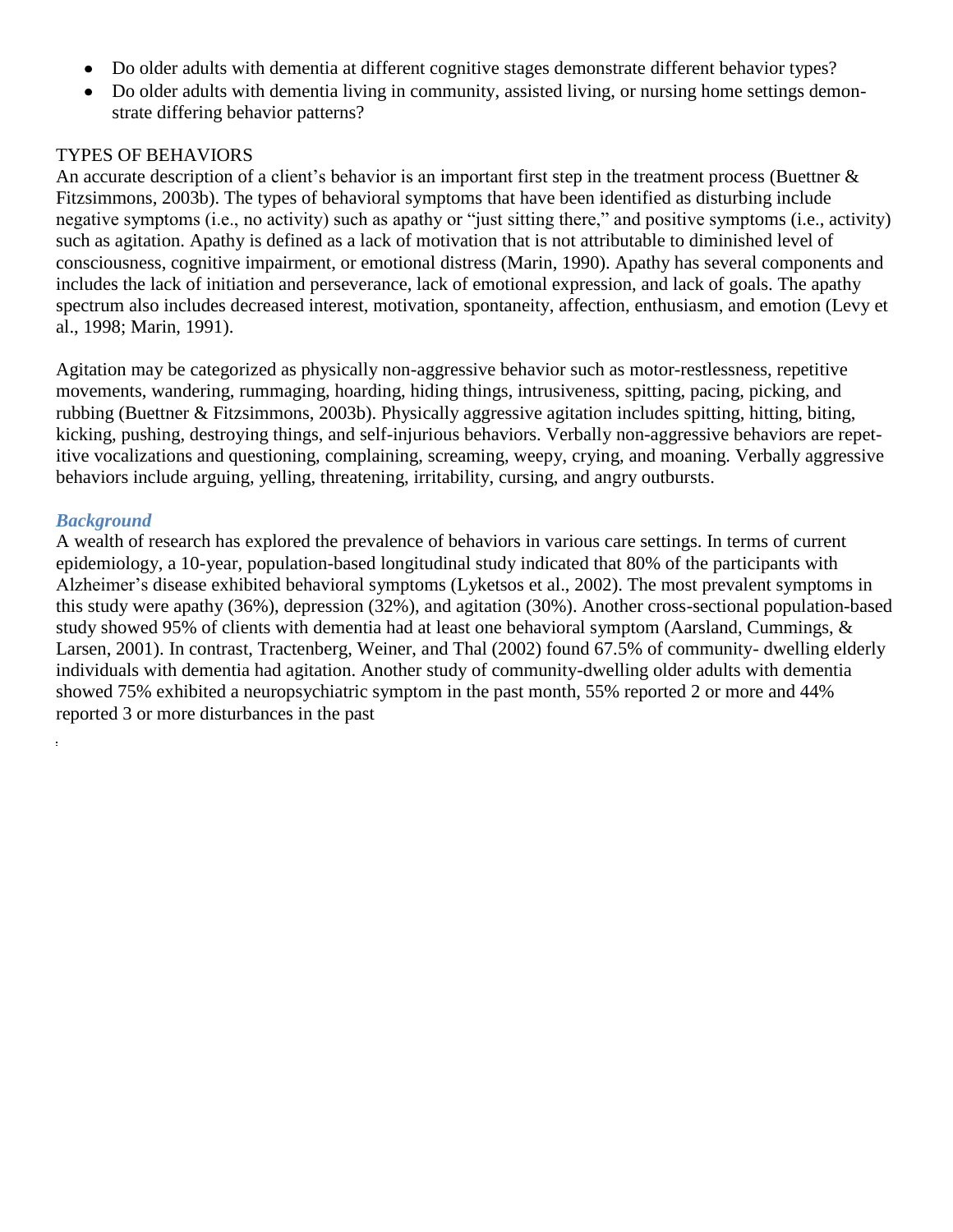## **TABLE 1**

## **PARTICIPANT DEMOGRAPHICS**

|                                                                                   | <b>At-Home</b>               |                            | <b>Long-Term Care</b>        |                            | <b>Combined</b>              |                            |  |  |
|-----------------------------------------------------------------------------------|------------------------------|----------------------------|------------------------------|----------------------------|------------------------------|----------------------------|--|--|
|                                                                                   | <b>Frequency</b><br>or means | <b>Percent</b><br>or range | <b>Frequency</b><br>or means | <b>Percent</b><br>or range | <b>Frequency</b><br>or means | <b>Percent</b><br>or range |  |  |
| Total participants                                                                | 29                           |                            | 112                          |                            | 141                          |                            |  |  |
| Age                                                                               | Mean 81.3                    | $(72)$ to<br>90.1)         | 86.13                        | (67.5 to<br>101.9          | 85.13                        | (67.5)<br>101.9            |  |  |
| Mini Mental-State Examination (Folstein,<br>Folstein, & McHugh, 1975)             | Mean<br>12.93                | (0 to 23)                  | 8.54                         | (0 to 24)                  | 9.45                         | (0 to 24)                  |  |  |
| Global Deteriorization Scale (Reisberg,<br>Ferris, deLeon, Crook, & Haynes, 1987) | Mean 5.28                    | (4 to 7)                   | 5.41                         | (2 to 7)                   | 5.38                         | (2 to 7)                   |  |  |
| Gender                                                                            |                              |                            |                              |                            |                              |                            |  |  |
| Women                                                                             | 19                           | 65.5%                      | 83                           | 74.1%                      | 102                          | 72.3%                      |  |  |
| Men                                                                               | 10                           | 34.5%                      | 29                           | 25.9%                      | 39                           | 27.7%                      |  |  |
| Housing                                                                           |                              |                            |                              |                            |                              |                            |  |  |
| Community                                                                         | 29                           | 100.0%                     |                              |                            | 29                           | 20.6%                      |  |  |
| Nursing home                                                                      |                              |                            | 22                           | 19.6%                      | 22                           | 15.6%                      |  |  |
| Nursing home special care unit                                                    |                              |                            | 47                           | 42.0%                      | 47                           | 33.3%                      |  |  |
| Assisted living                                                                   |                              |                            | 11                           | 9.8%                       | 11                           | 7.8%                       |  |  |
| Assisted living special care unit                                                 |                              |                            | 32                           | 28.6%                      | 32                           | 22.7%                      |  |  |
| Dementia Type                                                                     |                              |                            |                              |                            |                              |                            |  |  |
| Alzheimer's disease                                                               | 12                           | 41.4%                      | 43                           | 38.4%                      | 55                           | 39.0%                      |  |  |
| Vascular                                                                          | 8                            | 27.6%                      | $\overline{7}$               | 6.3%                       | 15                           | 10.6%                      |  |  |
| Parkinson's disease                                                               | $\overline{2}$               | 6.9%                       | 5                            | 4.5%                       | 7                            | 5.0%                       |  |  |
| Mixed                                                                             | 3                            | 10.3%                      | 13                           | 11.6%                      | 16                           | 11.3%                      |  |  |
| Unspecified                                                                       | $\overline{\mathbf{4}}$      | 13.8%                      | 42                           | 37.5%                      | 46                           | 32.6%                      |  |  |
| Other                                                                             |                              |                            | $\overline{2}$               | 1.8%                       | $\overline{2}$               | 1.4%                       |  |  |
| <b>Daily Medications</b>                                                          | <b>Mean 4.31</b>             | (1 to 7)                   | 6.67                         | (0 to 14)                  | 6.18                         | (0 to 14)                  |  |  |
| Medication                                                                        |                              |                            |                              |                            |                              |                            |  |  |
| None                                                                              | 14                           | 48.3%                      | 48                           | 42.9%                      | 62                           | 44.0%                      |  |  |
| Antipsychotic                                                                     | 3                            | 10.3%                      | 23                           | 20.5%                      | 26                           | 18.4%                      |  |  |
| Antianxiety                                                                       | $\overline{4}$               | 13.8%                      | 12                           | 10.7%                      | 16                           | 11.3%                      |  |  |
| Sedative                                                                          | $\mathbf{1}$                 | 3.4%                       | $\overline{\mathbf{3}}$      | 2.7%                       | $\overline{\mathbf{4}}$      | 2.8%                       |  |  |
| Polypharmacy                                                                      | $\overline{z}$               | 24.1%                      | 26                           | 23.2%                      | 33                           | 23.4%                      |  |  |
| Antidepressant medication                                                         |                              |                            |                              |                            |                              |                            |  |  |
| No                                                                                | 15                           | 51.7%                      | 77                           | 68.8%                      | 92                           | 65.2%                      |  |  |
| Yes                                                                               | 14                           | 48.3%                      | 35                           | 31.3%                      | 49                           | 34.8%                      |  |  |

month. The most frequent disturbances were apathy (36%), depression (32%), and agitation/aggression (30%) (Lyketsos et al., 2002).

Apathy has been documented in numerous studies as the first symptom to appear in dementia and is also described as the most prevalent (Derouesne, Piquard, Thibault, Baudouin-Madec, & Lacomblez, 2001; Derouesne et al., 2002, Ready, Ott, Grace, & Cahn-Weiner, 2003;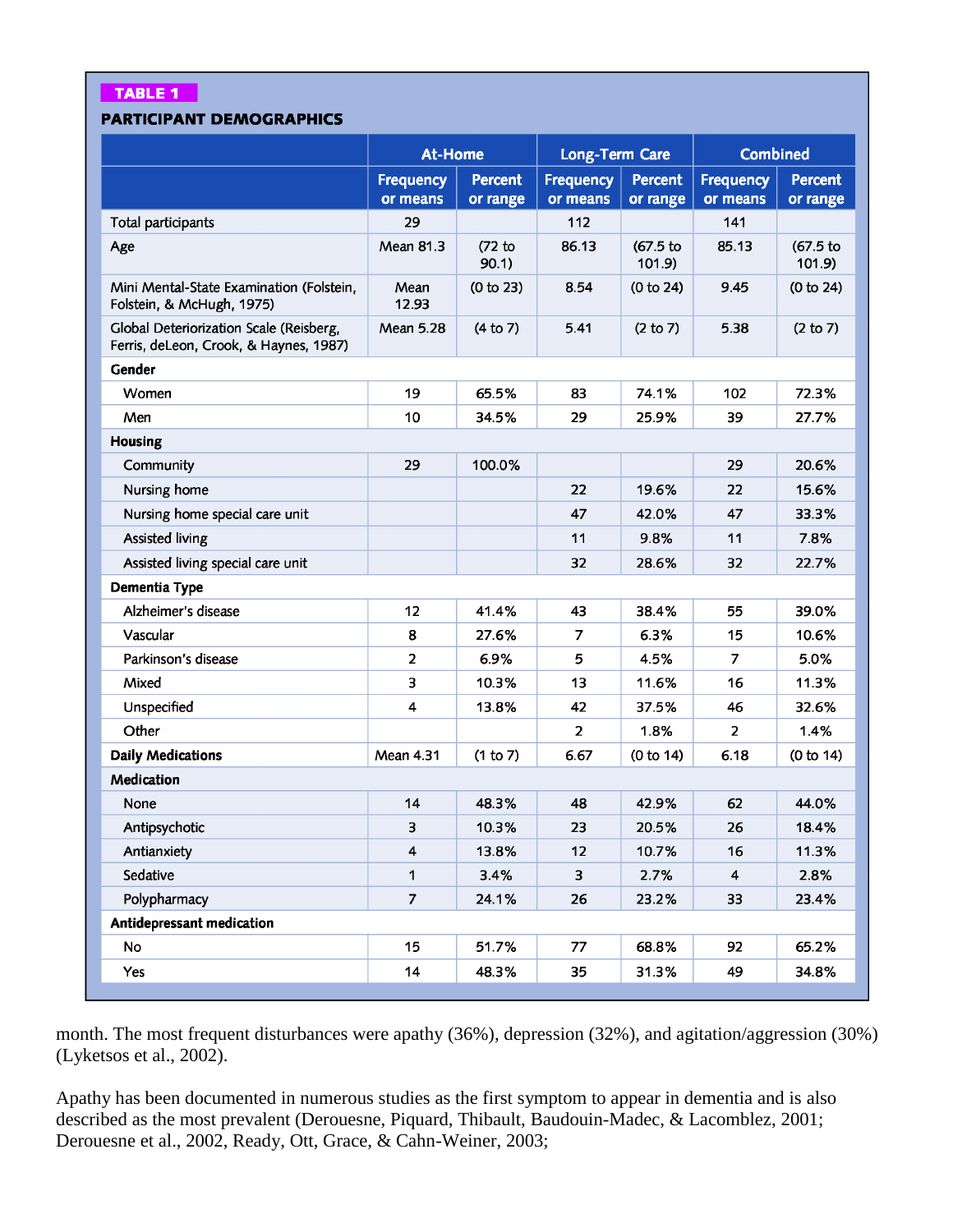#### **TABLE 2 BEHAVIORS TIME PERIODS** 6 a.m. 8 a.m. 10 a.m. 12 p.m.  $2 p.m.$ 4 p.m. 6 p.m. 8 p.m. to  $8$  a.m. to 10 a.m. to 12 p.m. to 2 p.m. to 4 p.m. to  $6 p.m.$ to 8 p.m. to 10 p.m.  $121$  $17$ 18 38 34 9  $12$ 114 Sleeping  $11$ 53 44 41 49 Passive 61 45  $12$ 5 44 42 Alert and engaged 41 26 40 18  $\mathbf{1}$ Agitated  $\overline{\mathbf{4}}$ 18 40 19 28 43 66  $14$

| <b>TABLE 3</b><br><b>TARGET BEHAVIORS</b> |                  |      |                |      |                 |      |  |  |
|-------------------------------------------|------------------|------|----------------|------|-----------------|------|--|--|
| <b>Target Behavior</b>                    | <b>Community</b> |      | Long-Term Care |      | <b>Combined</b> |      |  |  |
|                                           | $\overline{ }$   | %    | $\overline{ }$ | %    | $\overline{ }$  | ℅    |  |  |
| Apathy only                               | 5                | 17.2 | 35             | 31.3 | 40              | 28.4 |  |  |
| Agitation only                            | 3                | 10.3 | 11             | 9.8  | 14              | 9.9  |  |  |
| Mixed                                     | 21               | 72.4 | 66             | 58.9 | 87              | 61.7 |  |  |
| Total                                     | 29               |      | 112            |      | 141             |      |  |  |
|                                           |                  |      |                |      |                 |      |  |  |

Thomas, Clement, Hazif-Thomas, & Leger, 2001). The presence of apathy is linked to alterations in frontal lobe functions (McPherson, Fairbanks, Tiken, Cummings, & Back-Madruga, 2002) and is considered a personality change. Apathy is distinct from dysphoria and depression (McPherson et al., 2002). It correlates with a decline in executive functioning, is a strong predictor for functional decline (Derouesne et al., 2002), and relates to an increased prevalence of verbal aggression (Derouesne et al., 2001).

The level of apathy remains high as dementia progresses, and some studies have found its prevalence to increase as cognition declines (Cummings, 2001). Symptoms of apathy such as withdrawal, loss of motivation, and passive behaviors rather than agitated or mood- related behaviors have a greater detrimental effect on marital relationships (de Vugt et al., 2003) and are the most common complaint of family members (Thomas et al., 2001). No research was found that indicated the percentage of older adults with dementia who had both apathy and agitation at any stage of cognitive impairment.

# **METHOD**

# *Participants*

Data were extracted retrospectively from two intervention research projects aimed at reducing problematic behaviors of older adults with dementia (Buettner & Fitzsimmons, 2003a; Fitzsimmons & Buettner, 2003). These studies included participants living in nursing homes, assisted living centers, and the community. The first study was entitled "therapeutic recreation interventions for need-driven dementia-compromised behaviors in individuals with dementia." This study included 112 participants from five sites—two assisted living centers and three nursing homes. Of the nursing home sites, one was a regular nursing home unit and two were special care units. Of the assisted living sites, one was a regular assisted living unit and one an assisted living special care unit. The second study was completed in the homes of community-dwelling older adults. This project had 29 participants who lived in the community with a family caregiver. Assessment data from a total of 141 older adult participants were analyzed for this article.

Criteria for inclusion in both studies was: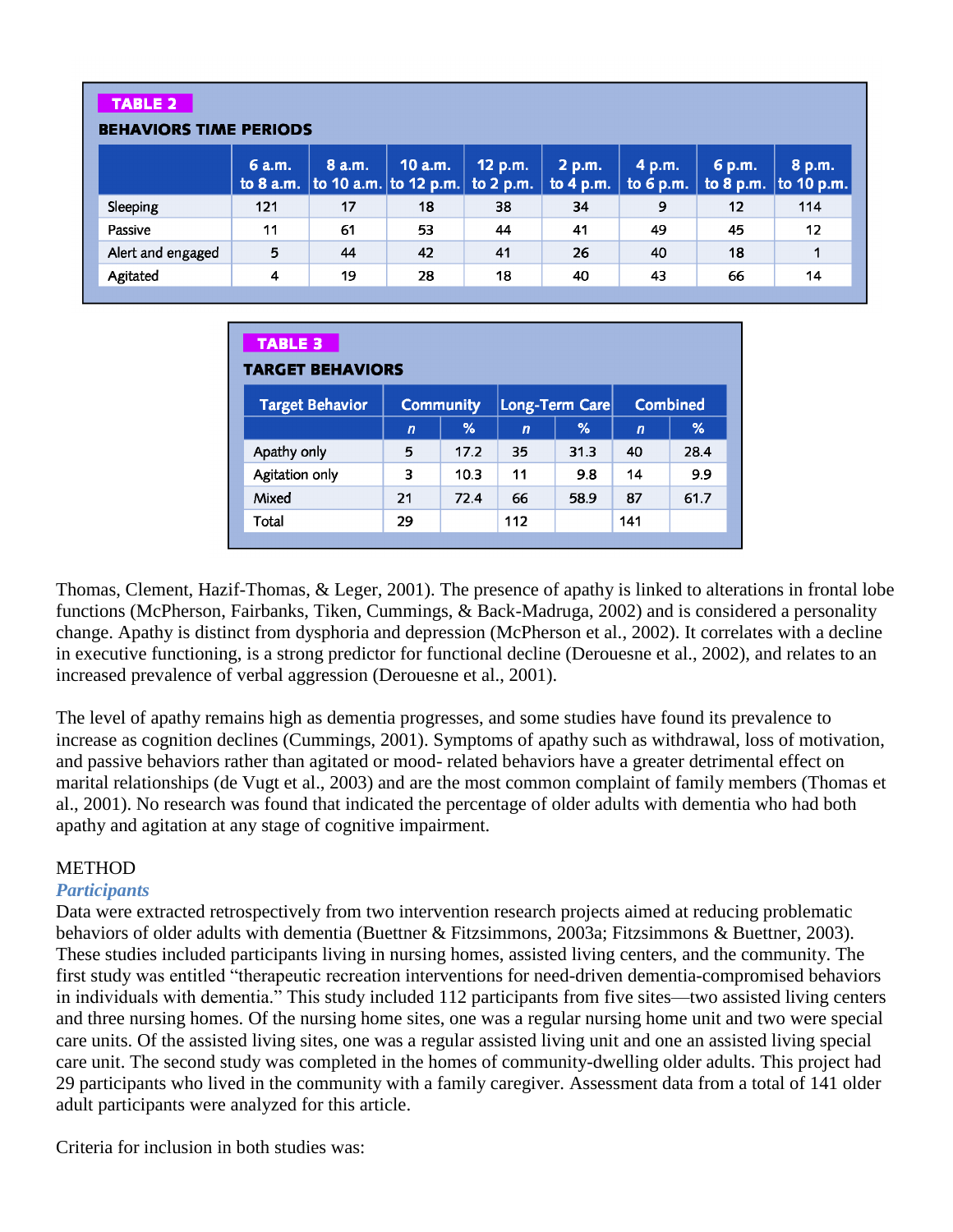- 65 years of age or older.
- Diagnosis of dementia in the medical record.
- A score on the Mini-mental State Examination (MMSE) of 24 or less (Folstein, Folstein, & McHugh, 1975).
- Signed consent by guardian.  $\bullet$
- Stable on current medications.
- Identified by caregiver as having passive or agitated behaviors.  $\bullet$

In the two studies 72.3% ( $n = 102$ ) of the participants were women and 27.7% ( $n = 39$ ) were men with a mean age of 85.1 years. Detailed demographic data are listed in Table 1. There were no statistically significant differences between the groups. The breakdown of participation by sites was community-dwelling 20.6% ( $n =$ 29), nursing home special care unit 15.6% ( $n = 22$ ), assisted living special care unit 22.7% ( $n = 32$ ), skilled nursing care unit 15.6 ( $n = 22$ ), and traditional assisted living facility 7.8% ( $n = 11$ ).

# RESULTS

To determine the target behaviors of the participants, data were gathered related to what type of



Figure 1. Behavior time graph.

behavior was exhibited during the day. A measurement instrument was designed, with input from field experts in both nursing and recreational therapy disciplines, to operationalize target behavior and thus had high-face validity. Behavior was coded for 8 time periods of 2-hour blocks each starting at 6 a.m. and ending at 10 p.m. for a 2-week period. Primary caregivers coded each time period based on the predominant pattern of activity.

The primary caregivers were trained on using the simple behavior monitoring form provided by the research team. They were then provided with detailed instructions on how to code the various behaviors and took part in practice sessions with the research team. Inter-rater reliabilities between each caregiver and research team member were calculated regularly with correlation coefficients ranging from  $r = .89$  to .97 for family and professional caregivers. Coding for this information was set up as follows:

- $\bullet$  $1 =$  Sleeping, either in bed or elsewhere.
- $2 =$  Passive, awake and not doing anything.  $\bullet$
- $3$  = Alert and engaged.
- $4 =$ Agitated.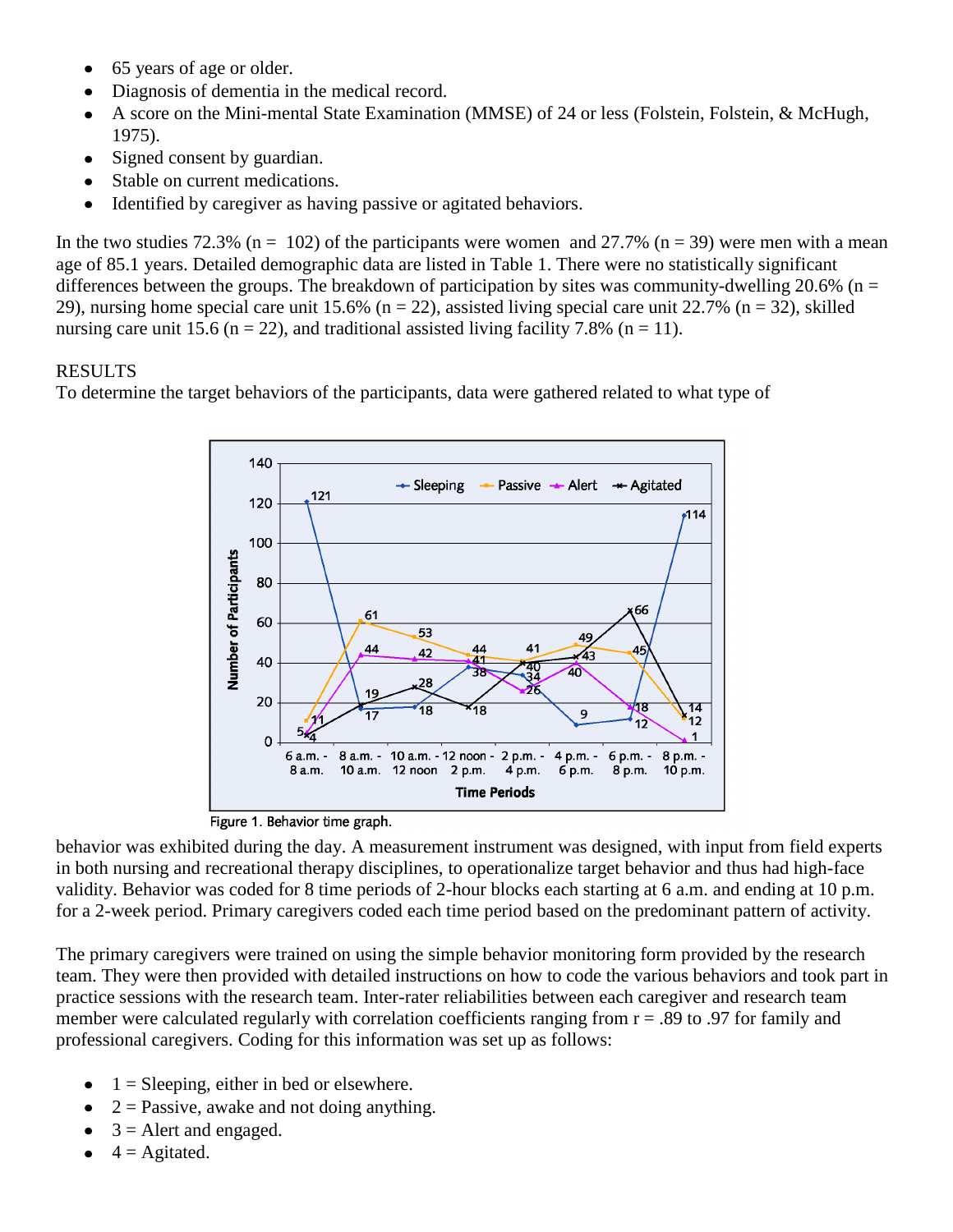Means and ranges for the categories studied include: sleep, 2.55 (0 to 6); apathy, 2.28 (0 to 6); alert, 1.52 (0 to 6); and agitation 1.65 (0 to 8). Table 2 and Figure 1 both display the occurrence of the four primary behavior patterns observed.

Participants were defined as having apathy only if they were coded for at least one time period with passivity and no time periods of agitation. Participants were coded as having agitation only if they had at least one period of agitation and no time periods of passivity. Participants were described as having mixed behaviors if they had at least one time period of passivity and at least one time period of agitation during daytime hours.

Table 3 shows that 72.4% of the participants from the community and 58.9% of the participants from long-term care sites exhibited mixed behaviors. Analysis of the relationship between behavior type and gender, unit type, age, MMSE score, dementia type, depression, psychotropic medications, facility activity participation, total medications, and ambulation resulted in no significant correlations. As research has shown apathy to be one of the earliest and most prevalent symptoms in dementia, MMSE scores were divided into equal mathematical categories (20+, 10 to 19, 0 to 9), as displayed in Table 4, and target behaviors were reexamined by cognitive functioning level. Although apathy alone was much more common than agitation in both the early and late stages, mixed behaviors were again found to be the highest percentage in all three categories of cognitive decline.

The role of medications was also examined for all participants. A medication was categorized as psychoactive if it was an antipsychotic, anti-anxiety, or a sedative. Polypharmacy was coded as the use of more than one of the three categories of psychoactive medications. In analyzing psychoactive medication usage and target behavior, 45% of the participants ( $n = 63$ ) were on psychoactive medications and still experienced agitated behaviors as illustrated in Figure 2. Additionally, 49% of the participants ( $n = 69$ ) were on psychoactive medications and had passive behaviors.

# LIMITATIONS

Limitations of this study included that the majority of the sample was female; interventions for the behaviors were not included in this analysis; behaviors were not coded for 8 hours during the night; and cholinesterase inhibitor usage was not examined in the participants. This is a limitation because one of the most reliable responses to cholinesterase inhibitors is reduced apathy (Boyle et al., 2003).

## DISCUSSION

The results of this analysis suggest that for this sample of individuals with dementia, mixed behaviors (a combination of apathy and agitation) were the most common type of disturbing behaviors and that the primary behavior problem fluctuated during the course of a day. Currently,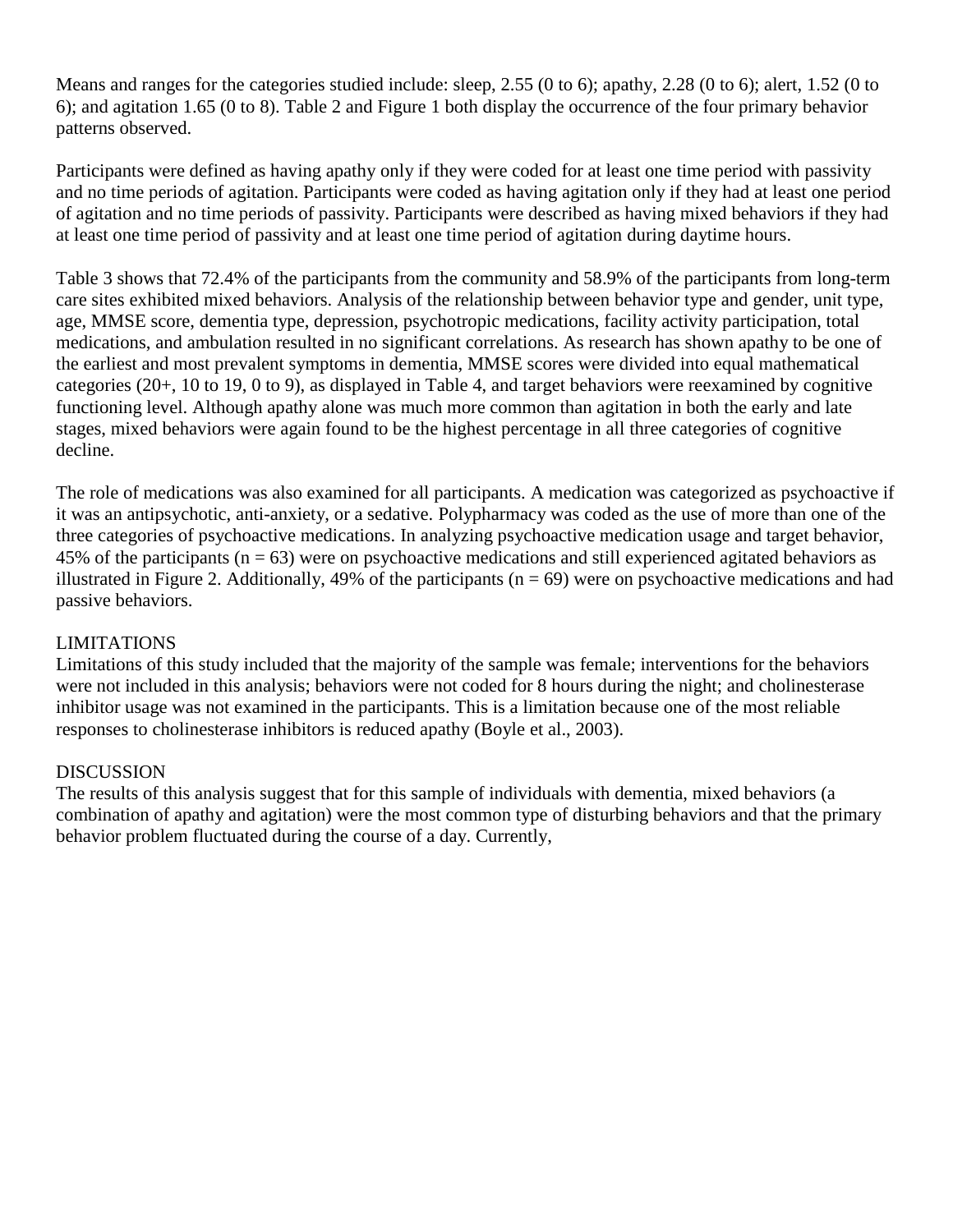# **TABLE 4**

#### TARGET BEHAVIOR BY MINI MENTAL STATE EXAMINATION (MMSE) SCORE\*

| 20 and Higher  |               | 10 to 19       |               | 0 <sub>to</sub> 9 |         |
|----------------|---------------|----------------|---------------|-------------------|---------|
| 23             |               | 46             |               | 72                |         |
| 21.87          |               | 13.87          |               | 2.61              |         |
| 20 to 24       |               | 10 to 19       |               | 0 <sub>to</sub> 9 |         |
| $\overline{ }$ | $\frac{9}{6}$ | $\overline{ }$ | $\frac{9}{6}$ | $\boldsymbol{n}$  | %       |
| 8              | 34.80%        | 12             | 26.10%        | 20                | 27.80%  |
| 1              | 4.30%         | 7              | 15.20%        | 6                 | 8.30%   |
| 14             | 60.90%        | 27             | 58.70%        | 46                | 63.90%  |
| 23             | 100.00%       | 46             | 100.00%       | 72                | 100.00% |
|                |               |                |               |                   |         |

\*Folstein, Folstein, & McHugh (1975).



Figure 2. Medication usage and behavior types.

management of behavior problems in clients with dementia primarily focuses on the treatment of agitation, with prescribed medications as the most common treatment approach (Reichman, 2003). There is little evidence in the literature that any consideration is given to the problem of apathy, and the resulting loss of function that occurs, when treating behavior problems. Because sedation, confusion, and lethargy often occur with psychoactive medications, apathy may actually increase as a side effect of the drugs prescribed. This potential consequence has implications for the interdisciplinary treatment plan of older adults with disturbing behaviors.

Apathy is a frequent behavior that is often unrecognized, untreated, misdiagnosed as depression, or not even viewed as a problem (Landes, Sperry, Strauss, & Geldmacher, 2001). Professional caregivers may view their residents with apathy as the "good ones" because they seem to want for nothing. It is rare for a physician or nurse practitioner to be called about a client displaying apathy unless delirium is suspected.

Other studies show that older adults with apathy depend more on caregivers to provide care and are at risk for losses of physical functioning and activities of daily living (ADL) skills (Stout, Wyman, Johnson, Peavy, & Salmon, 2003). In addition, research substantiates the loss of ADL skill as a risk factor for increased behavior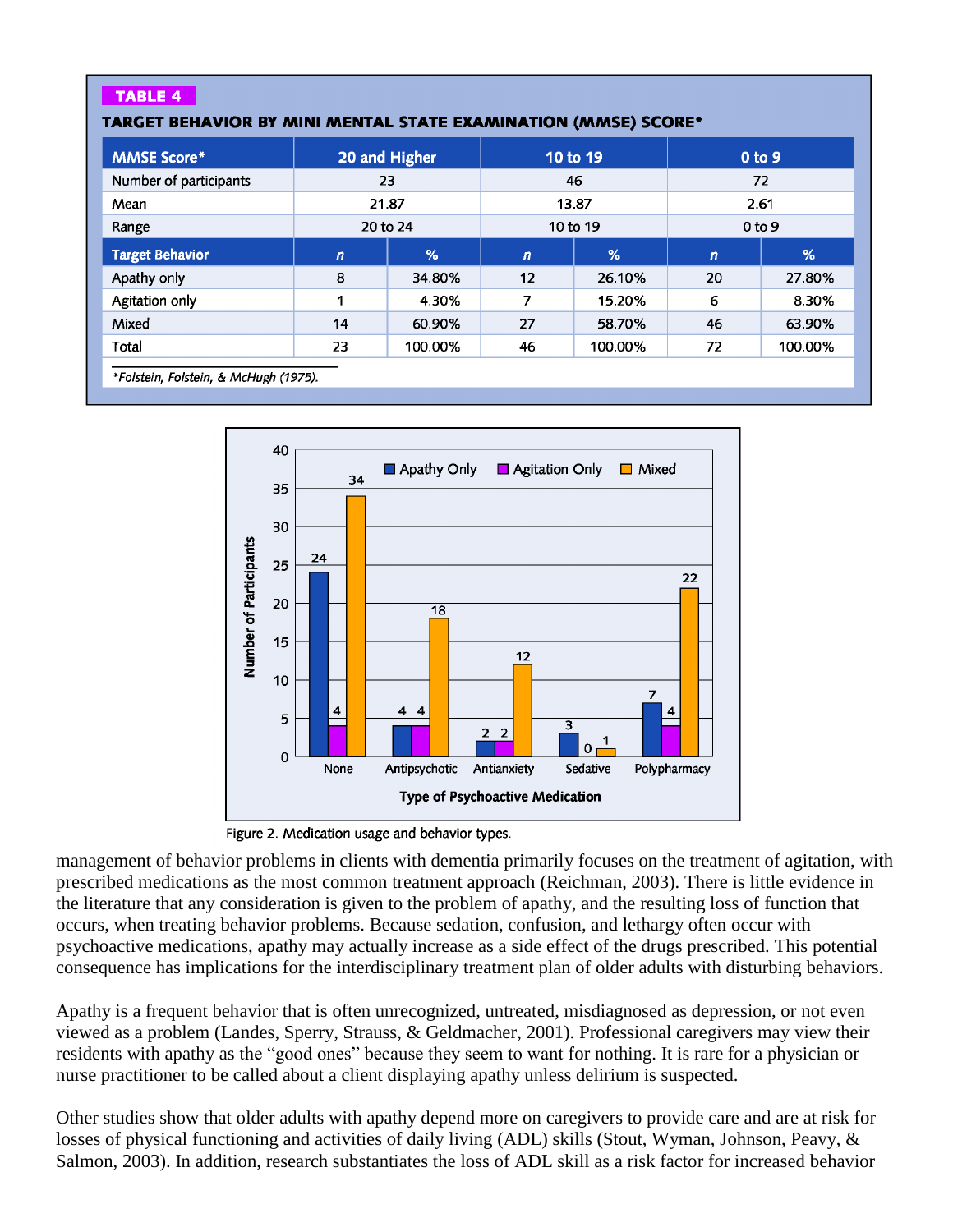problems (Senanarong et al., 2004). Thus allowing apathy to go untreated may cause loss of function and additional behavioral problems. Sensory stimulating activities have proven beneficial in the treatment of apathy and inactivity (Baker et al., 2001; Buettner, 1999; Orsulic-Jeras, Judge, & Camp, 2000), but the intervention needs to be individualized for the best result. The assessment data analyzed in this article also indicates the timing of the intervention is important.

In this study, 51.7% of the participants living in the community and 57.1 % of those in long-term care settings were receiving daily psychoactive medications. These figures do not include anti-depressant agents. The effectiveness of these medications is questionable because 45% were still experiencing significant periods of agitated behaviors.

A more sophisticated approach is called for in providing stimulation, therapy, and rest for these challenging individuals with complex behaviors. The ability to initiate or sustain meaningful activity is limited in individuals with dementia because of pathological changes associated with cognitive impairment (Mayeux & Sano, 1999). When engaging an older adult in a therapeutic activity, stimulating activities should be provided during the clients' passive periods and calming activities during agitated time periods, and the intervention periods should be short.

Individuals with these mixed behaviors do not necessarily fit into a facility's activities calendar; rather, the schedule should be individualized to the specific client's behavior patterns (Buettner & Fitzsimmons, 2003a). Cohen-Mansfield, Werner, and Marx (1992) found that nursing home staff believed boredom triggered agitated behavior 55% of the time. Buettner (1999) indicated that nursing home residents with dementia often sit for hours with little stimulation or activity. In addition, the more advanced the course of the dementia, the fewer visits individuals have from family and friends. Individuals who are deprived of environmental stimuli or activity are at higher risk for disturbing behaviors (Aubert et al., 2001; Bennett, 2000; Cohen-Mansfield & Werner, 1995; Cohen-Mansfield, Werner, & Marx, 1990; Ragneskeg, Gerdner, Josefsson, & Kihlgren, 1998).

Kovach and Schlidt (2001) found that agitation was significantly higher in the evening and when clients were occupied in the same pursuit for 1.5 hours or longer. Thus, careful timing of the daily routine, including coordination of therapeutic activities and nursing care, based on when residents need stimulation or relaxation should be considered when designing care plans for individuals with dementia.

Both apathy and agitation need to be examined when planning care for clients with dementia. If individuals are provided treatments that cause more apathy, they will be less active, and may actually have more behavior problems as a result. The "use it or lose it" doctrine applies to individuals with and without dementia and all attempts to maintain function are important in older adults. Supporting research has shown the relationship between behavior and function, and that there are effective interventions to improve both areas (Buettner, Lundegren, Lago, Farrell, & Smith, 1996). The vital importance of active engagement, along with physical and cognitive stimulation, is just currently becoming evident as intervention research evolves for individuals with dementia.

# NURSING IMPLICATIONS AND INTERDISCIPLINARY ROLES

The authors recommend that both apathy and agitation levels should be assessed by nurses prior to the start of any medication and re-assessed after 60 days to de termine effectiveness of treating agitation and the impact on apathy. Changes in physical and cognitive function should also be assessed at numerous time points during this period. Alternative treatments should be considered if there is an increase in apathy or decline in physical or cognitive functioning.

Nurses should always ask, "Is the client's functioning better with or without the medication?" The answer to this should come from all the members of the interdisciplinary team who care for the client, including family members. Nurses need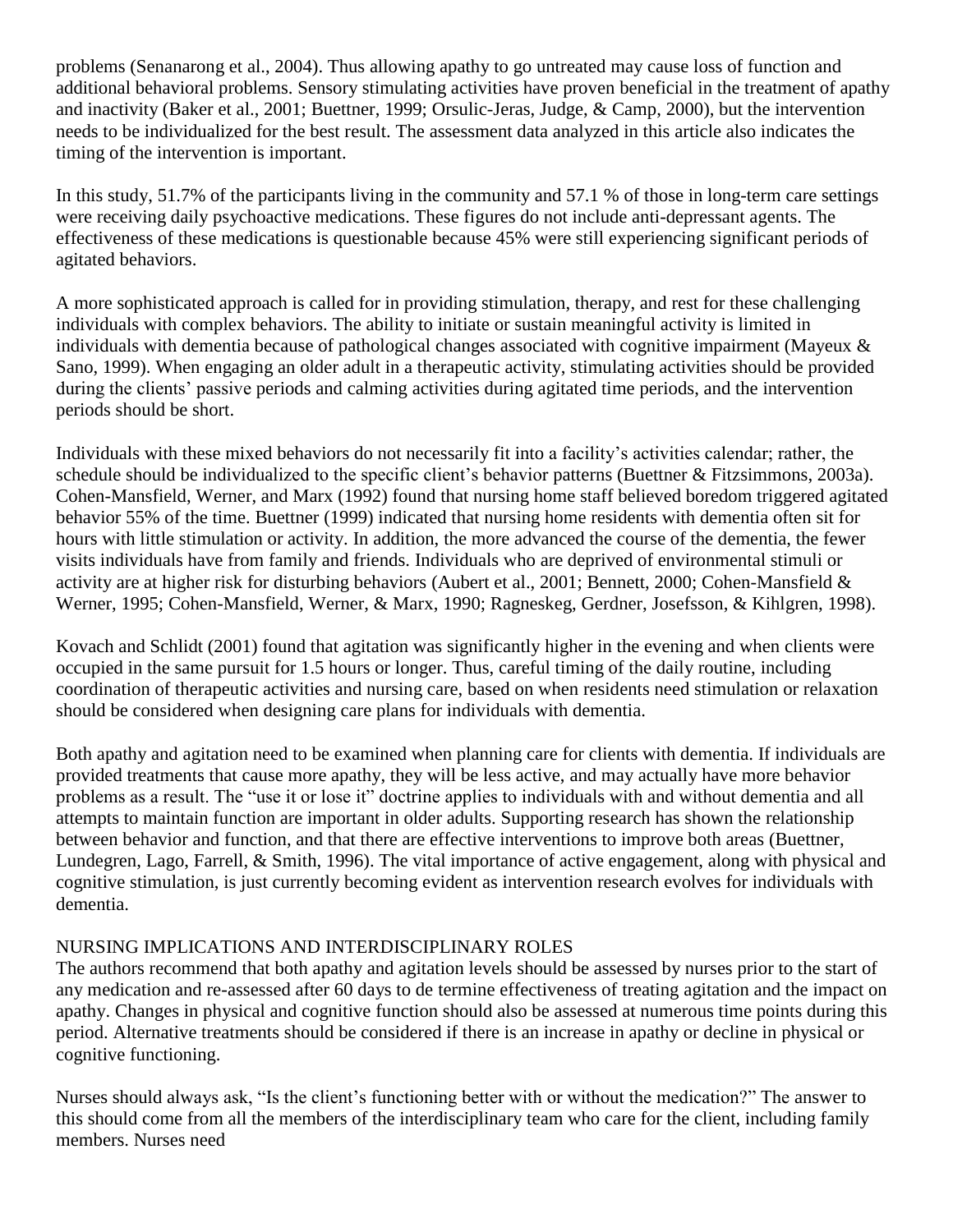to notify other disciplines when medication changes occur to alert them to possible side effects that effect motivation and function.

Social workers can coordinate care plan meetings to discuss the impact of medication side effects. Therapy department staff members need to consider medication influence when they see a negative change in their clients and report these changes. Nurses aides, possibly the workers with the most first-hand information about the client, should be encouraged to report changes in activities of daily living functioning. Family members should be questioned about changes they observe, especially

for clients living in the community. Recreational and activity department members should provide input related to changes in participation levels and engagement. The care team examines this input and a determination is made about the effects of treatment. If warranted, alternative options are explored and the primary health care provider is consulted.

# **CONCLUSION**

This study of 141 individuals with dementia showed that mixed behaviors are the most common type of behavior occurring across all residential settings. Additional studies are needed to test effective treatment approaches that can address both the problems of apathy and agitation with the ultimate goal of shaping a calm, alert, and engaged individual with a preserved quality of life. Simply focusing on agitation alone in our treatment approaches of clients with behavioral issues may add to the problems these individuals face. The concept of mixed behaviors in dementia provides some practical applications important to gerontological nurses and other health care providers and deserves further study. Examination and screening for mixed behaviors could become an important new paradigm for the most sensitive treatment approaches and care of older adults with dementia.

# **REFERENCES**

- Aarsland, D., Cummings, J.L., & Larsen, J.P. (2001). Neuropsychiatric differences between Parkinson's disease with dementia and Alzheimer's disease. *International Journal of Geriatric Psychiatry, 16*(2), 184-91.
- Aubert, J., Brochu, C., Vezina, J., Landreville, P., Primeau, G., Imbeault, S., & Laplante, C. (2001). Environmental conditions associated with agitated behavior among demented patients. *The XVII World Congress of the International Alzheimer's Association of Gerontology* (July 1-6), 7-11.
- Baker, R., Bell, S., Baker, E., Gibson, S., Holloway, J., Pearce, R., Dowling, Z., Thomas, P., Assey, J., & Wareing, L.A. (2001). A randomized controlled trial of the effect of multi-sensory stimulation (MSS) for people with dementia. *British Journal of Clinical Psychology, 40*(Pt. 1), 81-96.
- Bennett, K.J. (2000). The psychosocial cost of sensory depravation. *Geriatric Medicine, 3*(8), 22.
- Boyle, P.A., Malloy, P.F., Salloway, S., Cahn- Weiner, D.A., Cohen, R., & Cummings, J.L. (2003). Executive dysfunction and apathy predict functional impairment in Alzheimer disease. *American Journal of Geriatric Psychiatry, 11*(2), 214-221.
- Buettner, L. (1999). Simple pleasures: A multilevel sensorimotor intervention for the nursing home. *American Journal of Alzheimer's Disease, 14*, 41-50.
- Buettner, L., & Fitzsimmons, S. (2003a). Activity calendars for older adults with dementia: What you see is not what you get. *American Journal of Alzheimer's Disease, 18*(4), 215-226.
- Buettner, L., & Fitzsimmons, S. (2003b). *Dementia practice guideline for recreational therapy: Treatment of disturbing behaviors*. Alexandria, VA: American Therapeutic Recreational Association.
- Buettner, L., Lundegren, H., Lago, D., Farrell, P., & Smith, R. (1996). Therapeutic recreation as an intervention for persons with dementia and agitation: an efficacy study.
- *American Journal of Alzheimer's Disease and Other Dementias, 11*, 412.
- Cohen-Mansfield, J. (2001). Nonpharmacological interventions for inappropriate behaviors in dementia: A review, summary, and critique. *American Journal of Geriatric Psychiatry, 9*(4), 361-381.
- Cohen-Mansfield, J., & Werner, P. (1995). Environmental influences on agitation: An integrative summary of an observational study. *American Journal of Alzheimer's Disease and Other Dementias, 10*(1), 32-39.
- Cohen-Mansfield, J., Werner, P., & Marx, M.S. (1990). Screaming in nursing home residents. *Journal of Geriatric Society, 38*(7), 785-792.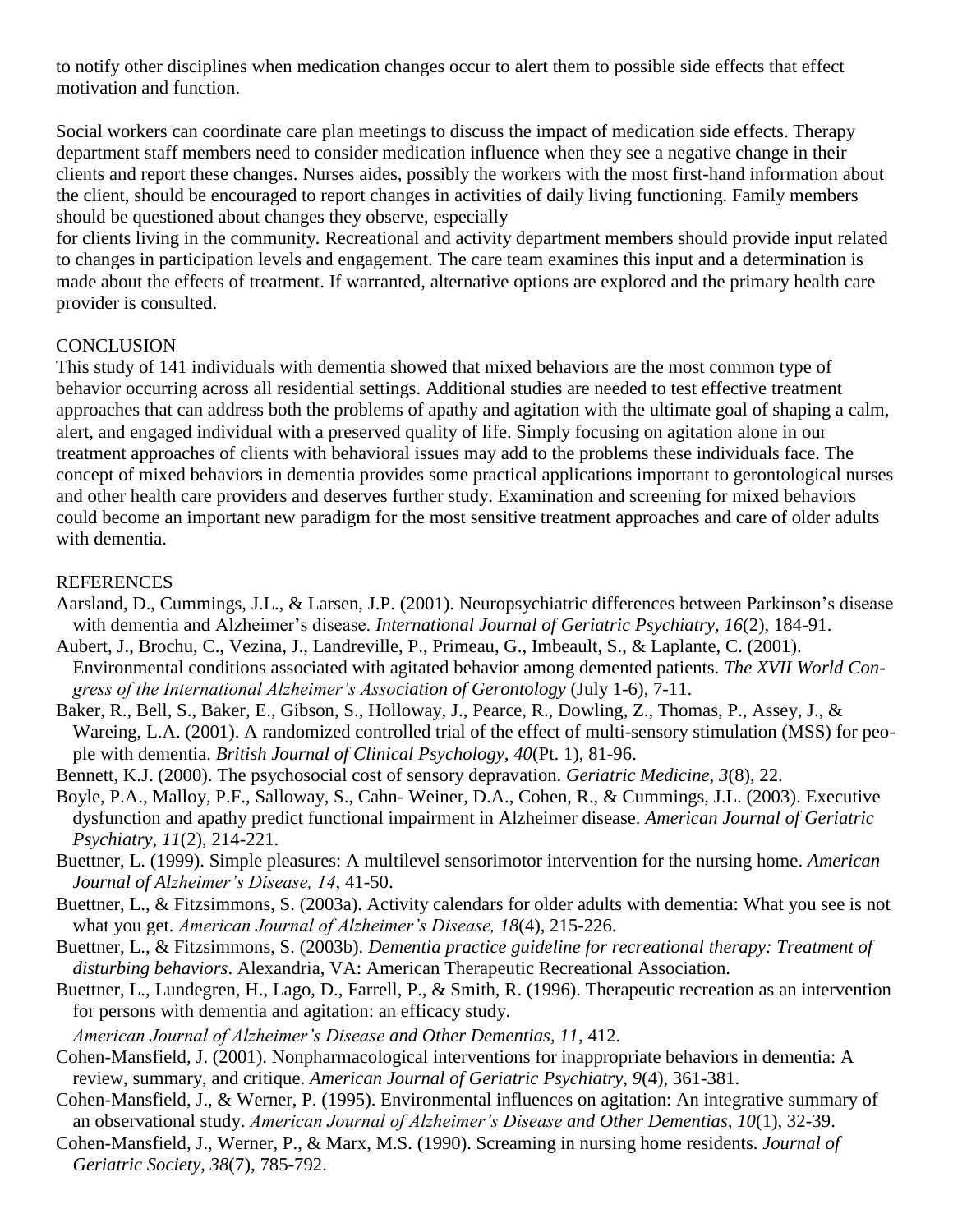- Cohen-Mansfield, J., Werner, P., & Marx, M. (1992). Observational data on time use and behavior problems in the nursing home. *Journal of Applied Gerontology, 11*(1), 114-117.
- Cummings, J.L. (2001). Cognitive and behavioral heterogeneity in Alzheimer's disease: Seeking the neurobiological basis. *Neurobiology of Aging, 21*(6), 845-861.
- Derouesne, C., Piquard, A., Thibault, S., Baudouin-Madec, V., & Lacomblez, L. (2001). Non- cognitive symptoms in Alzheimer's disease: A study of 150 community-dwelling patients using a questionnaire completed by caregivers. *Revista de Neurologia, 157*(2), 162-177.
- Derouesne, C., Thibault, S., Lozerin, P., Baudouin-Madec, V., Piquard, A., & Lacomblez, L. (2002). Perturbation of activities of daily living in Alzheimer's disease: A study of 172 patients using a questionnaire completed by caregivers. *Revista de Neurologia*,158(6-7), 684-700.
- de Vugt, M.E., Stevens, F., Aalten, P., Lousberg, R., Jasper, N., Winkens, I., Jolles, J., & Ver- hey, F.R. (2003). Behavioural disturbances in dementia patients and quality of the marital relationship. *International Journal of Geriatric Psychiatry, 18*(2), 149-154.
- Fitzsimmons, S., & Buettner, L. (2003). A recreational therapy cooking program for older adults with dementia: Effects on agitation and apathy*. American Journal of Recreational Therapy, Fall*, 23-33.
- Folstein, M., Folstein, S., & McHugh, P. (1975). Mini-mental state: A practical method for grading the cognitive state of patients for the clinician. *Journal of Psychiatric Research, 12*, 189-198.
- Kovach, C.R., & Schlidt, A.M. (2001). The agitation-activity interface of people with dementia in long-term care. *American Journal of Alzheimer's Disease and Other Dementias, 16*(4), 240-246.
- Landes, A.M., Sperry, S.D., Strauss, M.E., & Geldmacher, D.S. (2001). Apathy in Alzheimer's disease. *Journal of American Geriatrics, 49*(12), 1700-1707.
- Levy, M.L., Cummings, J.L., Fairbanks, L.A., Masterman, D., Miller, B.L., Craig, A.H., Paulsen, J.S., & Litvan, I. (1998). Apathy is not depression. *Journal of Neuropsychiatry Clinical Neuroscience, 10*(3), 314- 319.
- Lyketsos, C.G., Lopez, O., Jones, B., Fitzpatrick, A.L., Breitner, J., & DeKosky, S.

(2002). Prevalence of neuropsychiatric symptoms in dementia and mild cognitive impairment: results from the cardiovascular health study. *JAMA, 288*(12), 1475-1483.

- Marin, R.S. (1990). Differential diagnosis and classification of apathy. *American Journal of Psychiatry, 147*(1), 22-30.
- Marin, R.S. (1991). Apathy: A neuropsychiatry syndrome. *Journal of Neuropsychiatry and Clinical Neurosciences, 3*, 243-254.
- Mayeux, R., & Sano, M. (1999). Treatment of Alzheimer's disease. *New England Journal of Medicine, 341*, 1670-1679.
- McPherson, S., Fairbanks, L., Tiken, S., Cummings, J.L., & Back-Madruga, C. (2002). Apathy and executive function in ALzheimer's disease. *Journal of International Neuropsychology Society, 8*(3), 373-381.
- Orsulic-Jeras, S., Judge, K.S., & Camp, C.J. (2000). Montessori-based activities for long-term care residents with advanced dementia: Effects on engagement and affect. *The Gerontologist, 40*(1), 107-111.
- Ragneskog, H., Gerdner, L., Josefsson, K., & Kihlgren, M. (1998). The reasons for expressive agitation in persons with dementia. *Clinical Nursing Research, 7*(20), 189-206.
- Ready, R.E., Ott, B.R., Grace, J., & Cahn- Weiner, D.A. (2003). Apathy and executive function in mild cognitive impairment and Alzheimer's disease. *American Journal of Geriatric Psychiatry, 11*(2), 222-228.
- Reichman, W.E. (2003). Current pharmacologic options for patients with Alzheimer's disease. *Annual of General Hospital Psychiatry, 2*(1), 1.
- Reisberg, B., Ferris, S.H., deLeon, M.J., Crook, T., & Haynes, N. (1987). Senile dementia of the Alzheimer's type. In Bergener, M. (Ed.). *Psychogeriatics: An international handbook.* New York: Springer.
- Senanarong, V., Cummings, J.L., Fairbanks, L., Mega, M., Masterman, D.M., O'Connor, S.M., & Strickland, T.L. (2004). Agitation in Alzheimer's disease is a manifestation of frontal lobe dysfunction. *Dementia and Geriatric Cognitive Disorders, 17*(1-2), 14-20.
- Stout, J.C., Wyman, M.F., Johnson, S.A., Peavy, G.M., & Salmon, D.P. (2003). Frontal behavioral syndromes and functional status in probable Alzheimer disease. *American Journal of Geriatric Psychiatry, 11*(6), 683- 686.